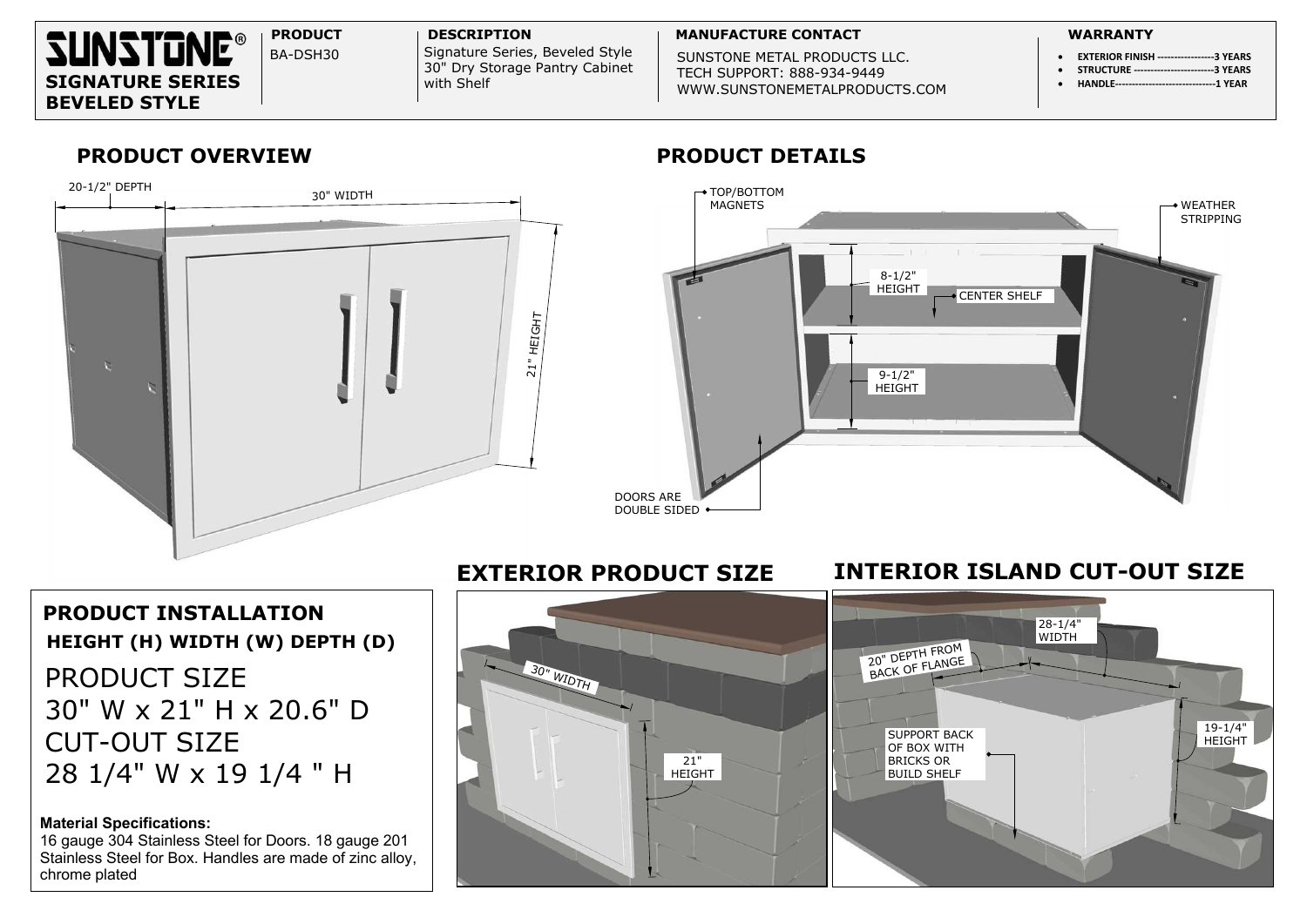# **ZUNZIQUE®**

### **B BA-DSH30 PARTS DIAGRAM & SETUP - 1**

| LABEL | <b>ITEM NAME</b>         | <b>QUANTITY</b> |
|-------|--------------------------|-----------------|
|       | <b>DOOR FRAME</b>        |                 |
|       | LEFT SIDE PANEL          |                 |
|       | TOP & BOTTOM             |                 |
|       | <b>BACK PANEL</b>        |                 |
|       | <b>CENTER SHELF</b>      |                 |
|       | <b>RIGHT SIDE PANEL</b>  |                 |
| G     | <b>BUTTON HEAD SCREW</b> |                 |
|       | <b>FLAT HEAD SCREW</b>   | 12              |
|       | <b>BUTTON HEAD SCREW</b> |                 |
|       | <b>HANDLES</b>           |                 |